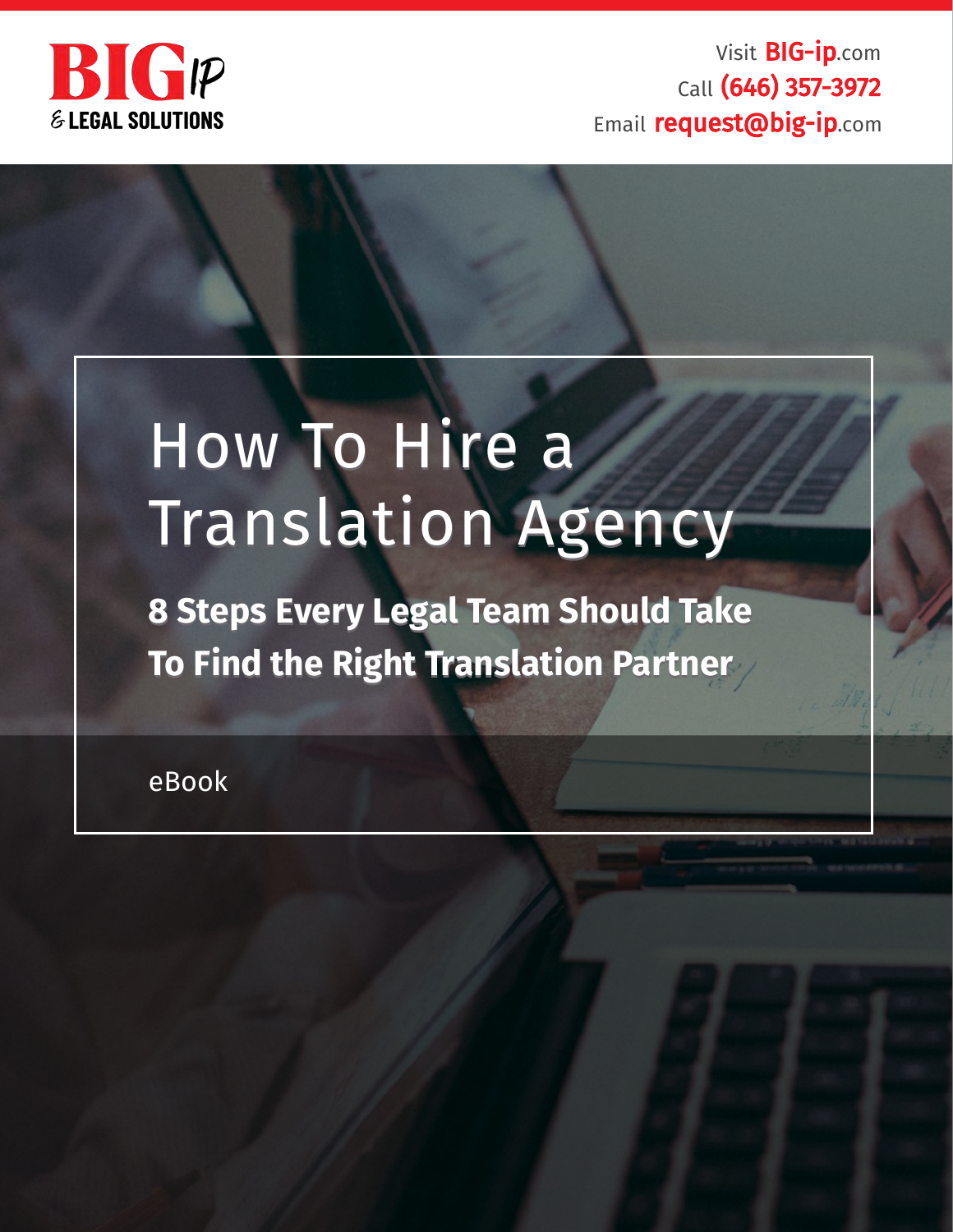

# How To Hire a Translation Agency

**8 Steps Every Legal Team Should Take To Find the Right Translation Partner**

# **Contents**

|   | Intro                                                                        |
|---|------------------------------------------------------------------------------|
| 4 | 5 Reasons Legal Documents Require Professional<br><b>Translation Support</b> |
|   | <b>Providing Consistency Across All Operations</b>                           |
| 6 | Choosing the Right Provider: A Step-by-Step Guide                            |
|   | Why Hire a Translation Agency?                                               |

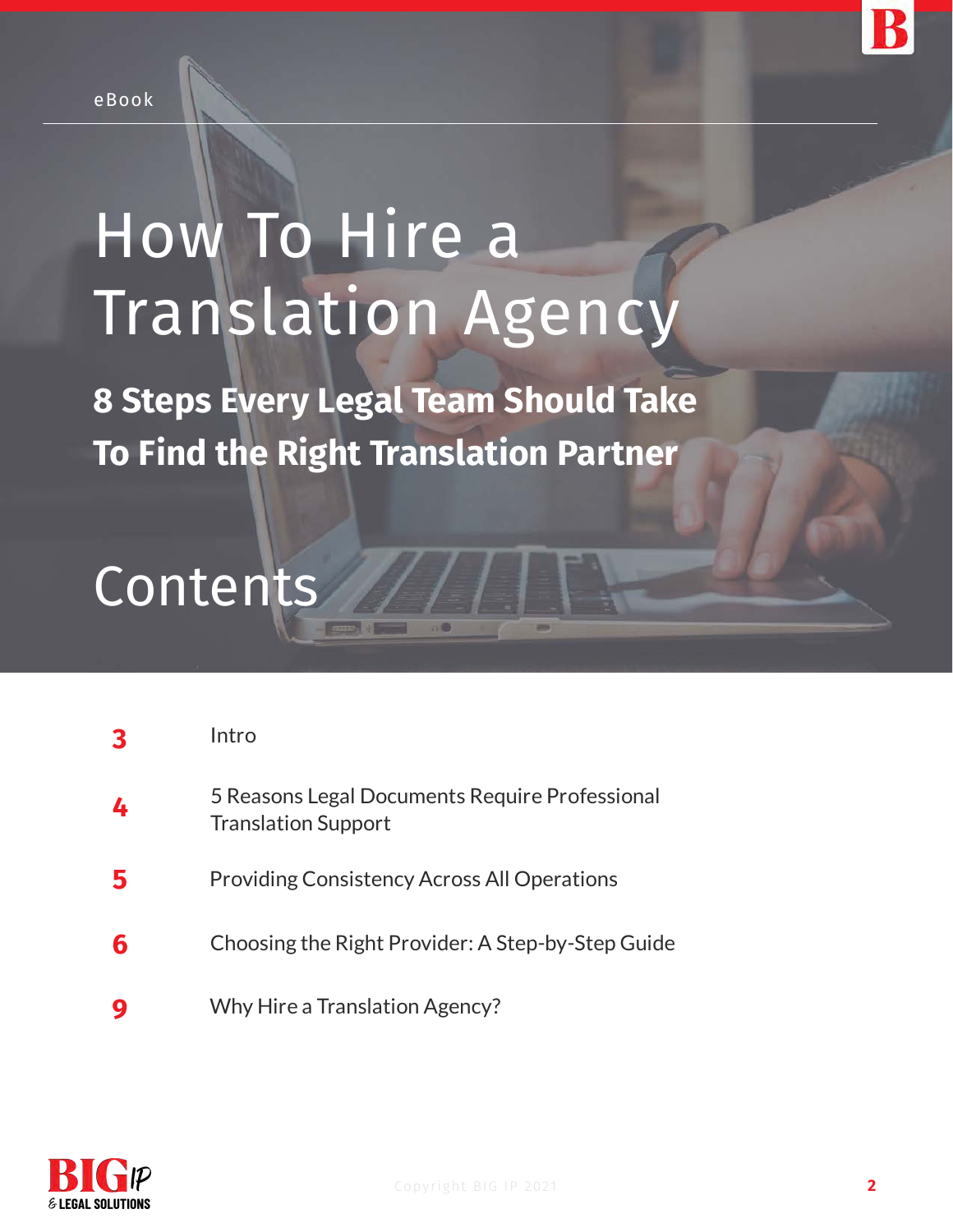# **Intro**

Choosing the right legal translation provider can help in-house legal departments and law firms support strategic growth while controlling costs and minimizing risk. In this practical guide to hiring a translation agency, we discuss eight key steps to take when choosing a vendor, ranging from assessing domain knowledge to managing liability and security.

It is a familiar scenario: the in-house legal department receives a call from an internal business unit or subsidiary. Leadership has an important matter concerning an overseas territory that they need the legal department to manage. Translation will be required and the budget and timeline are tight. The in-house counsel sizes up their options and calls their trusted legal advisor. Does he have a local contact they could use, and how much will it cost?

Such a scenario can cause a sharp intake of breath for even those legal departments or law. rms that have a well-managed network of global advisors or agents in place. The local . rm in that jurisdiction may not have the necessary domain knowledge for the legal matter in question for instance. Alternatively, it may be cost prohibitive or unfeasible to use local agents. That local firm may still be charging by the hour for the specific task, for example, or the legal matter or 'routine translation' may be far down the priority list or could cause a conflict with an existing client.

There can be issues of consistency or quality too. Where work is scheduled as a one-off and under time or budget constraints, how can you be sure that the translations will be watertight? Legal documents may not be scrutinized until they are needed most – for example, during a legal claim or court proceedings, or as part of due diligence for a corporate transaction. If quality is not assured now, there is a real risk that the company or its law firm will pay later either by additional costs, or legal exposure.

From the perspective of litigation, inadequate investigation (or discovery) carries its own risks. Not only can it undermine a business's case, but 'failure to gather all evidence' to assist their clients' cases was one of the [10 common reasons](https://www.embroker.com/blog/legal-malpractice-examples/) for legal malpractice claims in the U.S., according to research released by legal insurance provider Embroker in March 2021. 'Missed deadlines' was another.

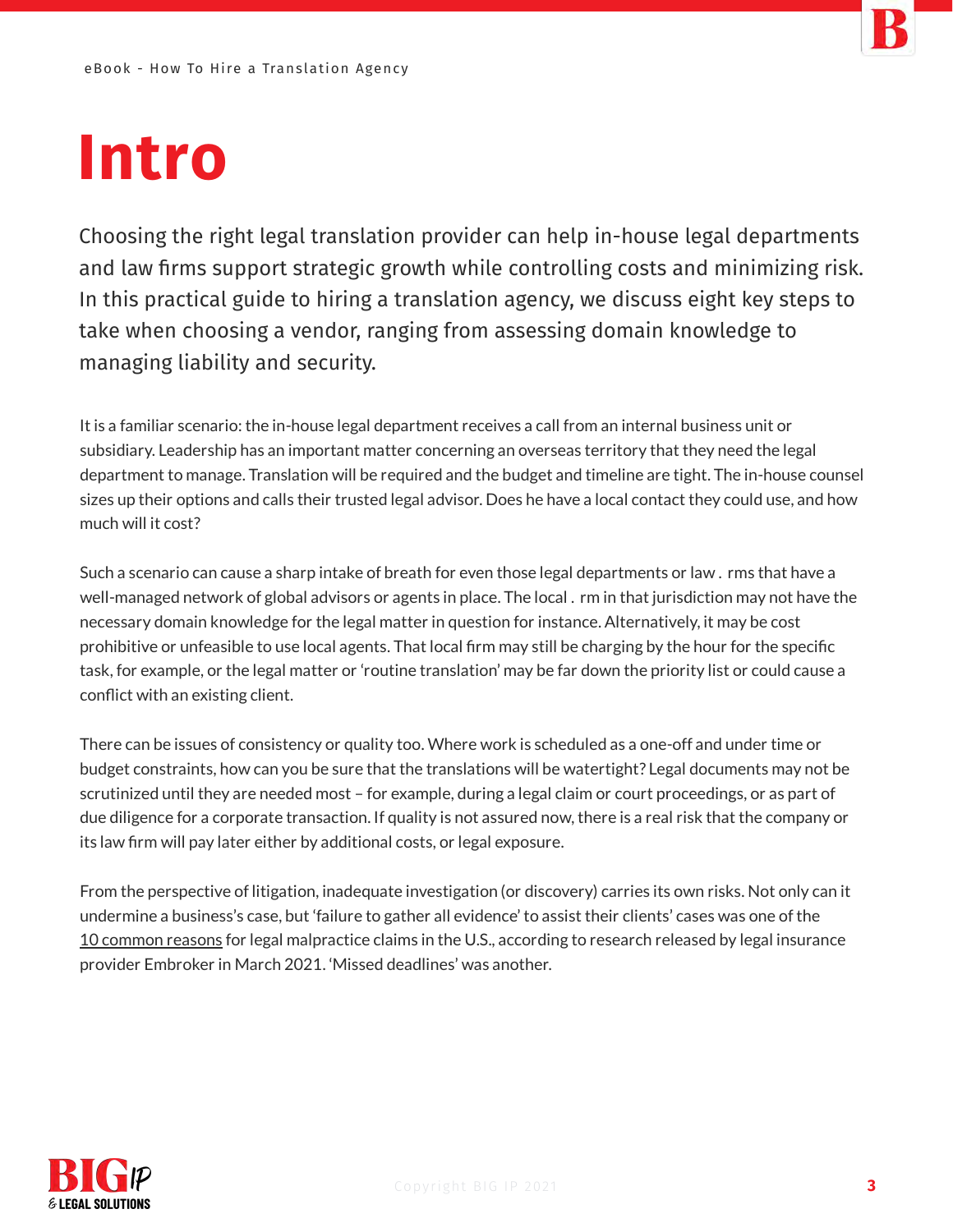

## **5 Reasons Legal Documents Require Professional Translation Support**



#### **1 . Domain Knowledge**

Successfully navigating the global legal landscape requires the ability to adapt corporate procedures to the relevant jurisdiction, including key differences triggered by common and civil law systems, and knowledge of national legislation and jurisprudence.



#### **2 . Local Knowledge**

A country's laws and jurisprudence go hand in hand with its legal language and with the required formalities, from the types of official documents to rules about formatting and submission, including the need for formal certification, legalization, notarization, or affidavits.



#### **3 . Certifications of Accuracy**

Depending on the document or legal process, certified translations may also be required by businesses, courts, or government agencies. Certification gives those parties that rely on the documents the added confidence that the legal translation has met a certain standard.



### **4 . The Right Language**

The language of the law – also known as 'legalese' – uses specific terminology, phrasing, and grammar, which can differ drastically between legal disciplines and industry sectors, and between different countries, regions, and even states. To translate it effectively requires specific legal and subject matter knowledge in both jurisdictions, as well as insight into the different formalities and procedures at play.



### **5 . Risk Mitigation**

A company's entire legal case can hinge on the quality of their translations. Errors and inaccuracies raise questions and can undermine a company's legal proceedings or jeopardize its case. In addition, having to find and correct errors introduces additional cost and takes time, meaning that both profit margins and schedules are negatively affected.

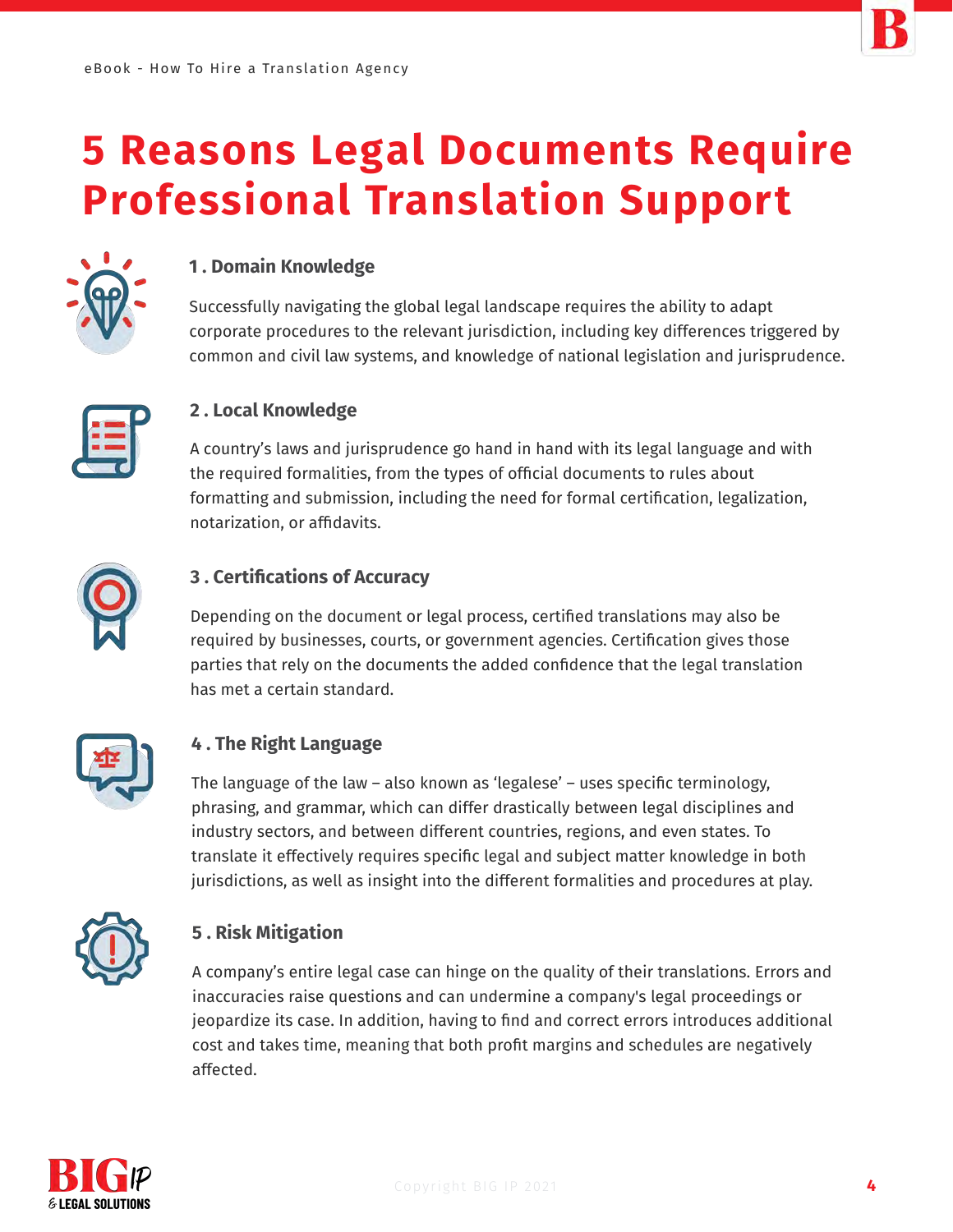

# **Providing Consistency Across All Operations**

Working with a Language Service Provider (LSP) that provides translations across all relevant legal elds, from corporate transactions to cross-border litigation, helps to streamline legal translation tasks and build consistency into all translations.

As lawyers and attorneys know all too well, translating legal text is not the same as translating standard documents. The in. uence of ordinary language coupled with insufficient knowledge of law and practice has the risk of materially changing the legal context or scope of a document to its detriment. For instance, 5% of [contract disputes in China relate to poor translation, including a 2011 dispute caused by the mistranslati](http://usa.chinadaily.com.cn/epaper/2012-03/23/content_14898771.htm)on of "except fuel used for domestic service" to "except fuel used for domestic flights."

As law firms typically focus on specific practice areas, in-house legal departments have to use a diverse network of external law firms for each of their legal needs, relying on one specialist for patent filings and another for labor and employment law, for instance. While the technical expertise of the different providers is crucial in such scenarios, so too is the need to ensure consistent quality in translations, securely, and to set deadlines.

Using multiple translation suppliers can be not only time-consuming and inefficient but also risks undermining efforts to accomplish a consistent quality standard cost-effectively. LSPs, in contrast, focus solely on translation consistency and quality, partnering with in-house legal departments and law firms to provide a single trusted resource for translations and guaranteeing delivery to tight timeframes and pre-set budgets.

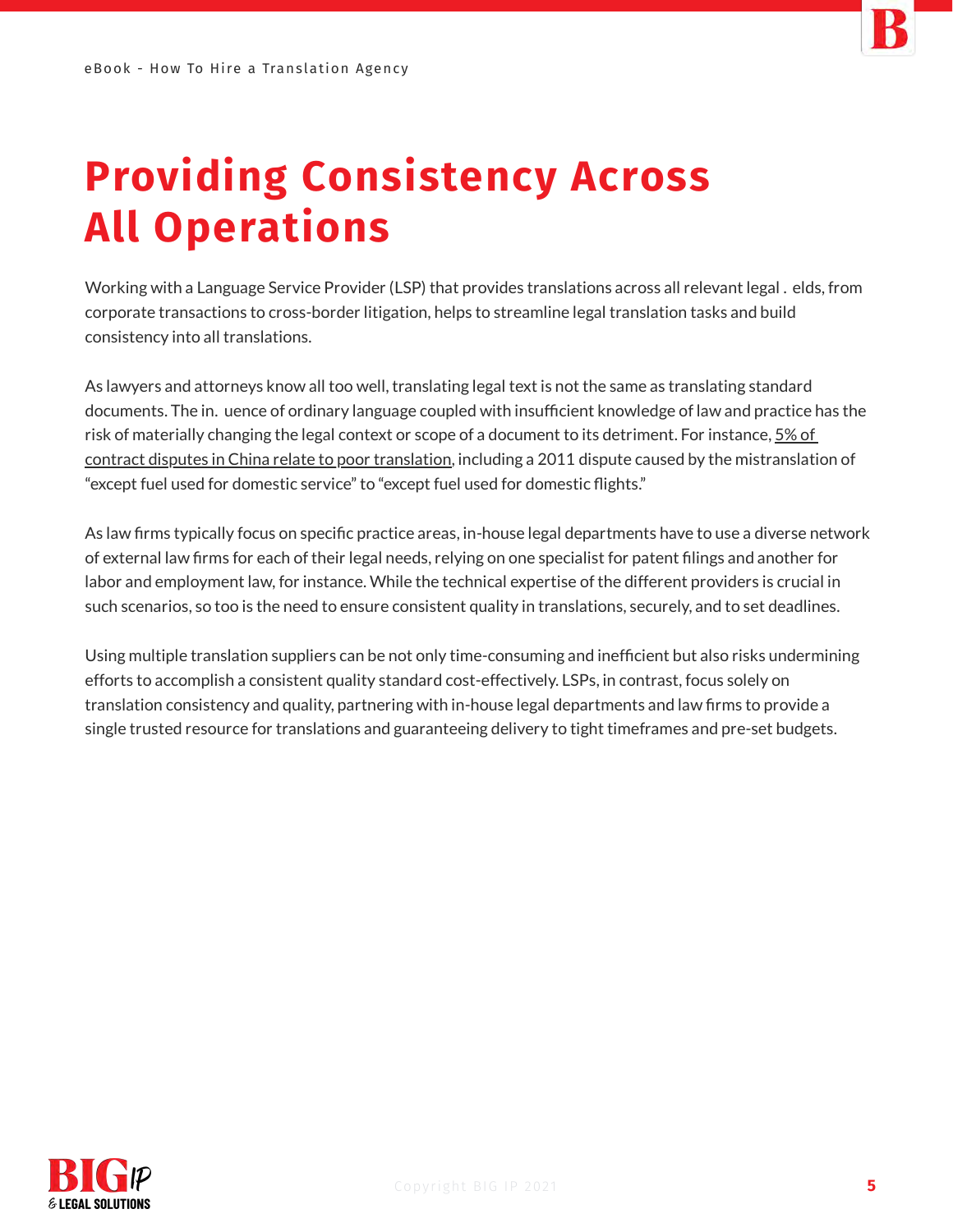

# **Choosing the Right Provider: A Step-by-Step Guide**

Today's in-house legal departments and law firms are having to operate in an increasingly global marketplace. Those working in patent filing litigation, antitrust laws, corporate and commercial litigation and arbitration, contracts and agreements, global compliance and privacy, pro bono initiatives, corporate transactions, and maritime law all have a need for accurate, legally binding translations. As the need for translation grows, so too do the risks and potential costs of getting it wrong. Avoid the potential pitfalls with our step-by-step guide to choosing a provider.

## **Step One: Identify Your Legal Needs**

It may seem obvious, but accurately translating legal text, also known as "legalese", requires indepth knowledge of law and the technical domain (or subject matter) of the legal matter. For example, to translate a patent litigation document for a pharmaceutical patent requires a translator to be well versed in chemistry and the language and culture in which the litigation is being conducted. The linguist will need to understand the entirety of the litigation process from start to finish to accurately and appropriately translate the related documents.

Your chosen translation vendor needs an in-depth understanding of the differences between national legal systems as well as the idiosyncrasies of the local legalese, as these all impact vocabulary choice. Equally important is knowledge of the technical or scientific field or discipline to be covered by the legal text.

be-an never



Househouse

**6**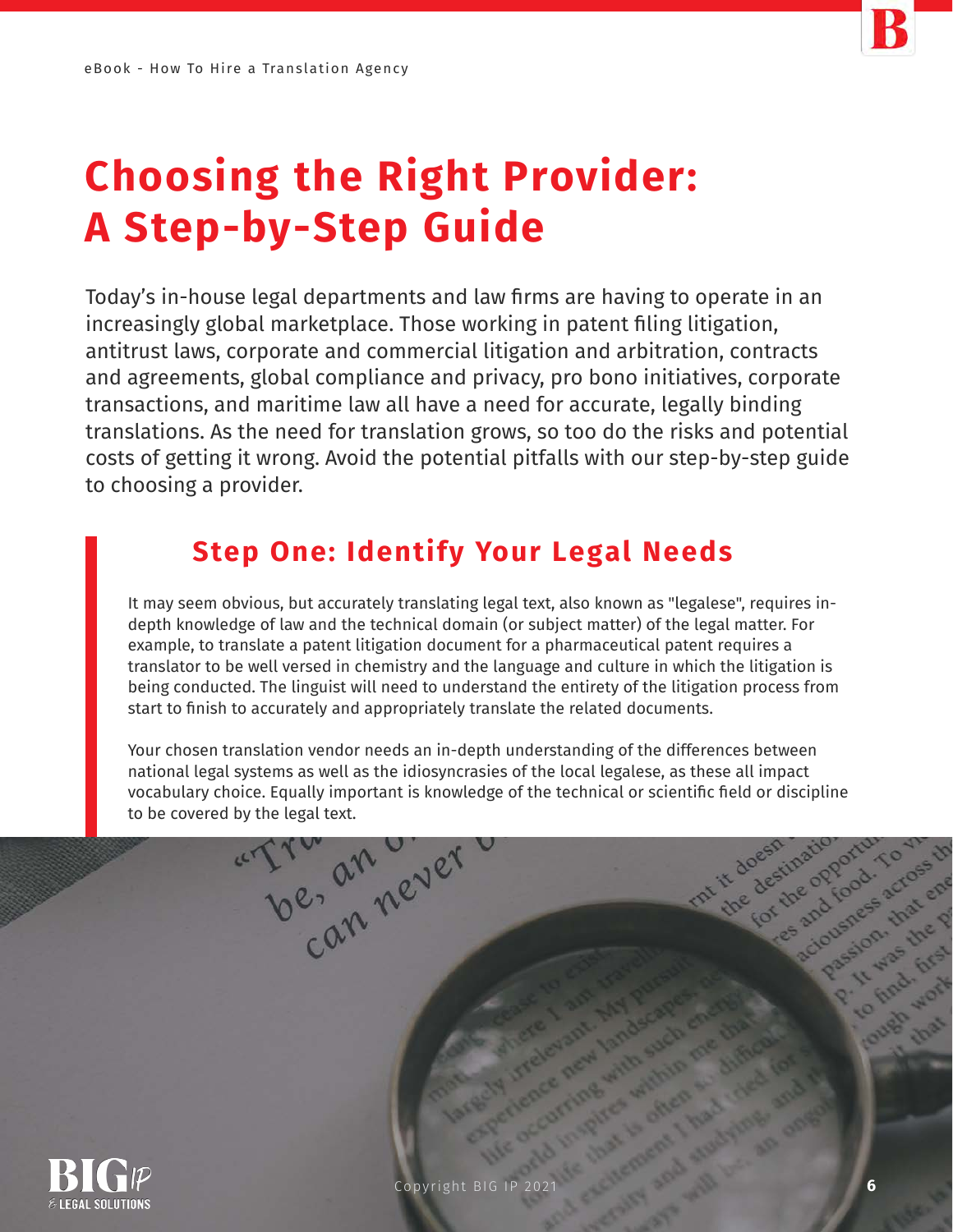

## **Step Two: Chart the Workflow**

Time is of the essence in legal matters, whether you're conducting pre-litigation discovery or preparing a company for merger or sale. Understanding your translation requirements early in the process is crucial for timely preparation of the required documents, including certification, and allowing time for all of the necessary review and approval processes.

## **Step Three: Match Those Requirements With Providers**

Does your LSP have the necessary domain knowledge, available languages, and turnaround times that you and your clients need? Not all LSPs provide legal translations, and it may be that your existing vendor cannot provide the complete support you need across all fields and industries.

It is also appropriate and advisable to request references from any agency you consider working with. Do not hesitate to ask for references in your same field to ensure that the vendor has relevant previous experience.

## **Step Four: Consider Your Security, Confidentiality, and Governance Requirements**

No matter the content of your documents, your translation vendor should always have processes in place to ensure the security and protection of your confidential information both in transit and within their systems. Ideally, your chosen vendor should possess ISO certification and/or SOC 2 Type II security certificates. Be sure to discuss these issues in advance of sending content to your vendor.

### **Step Five: Make Sure You're Covered**

Include conversations about liability coverage in your vendor selection process. Your vendor should carry errors and omissions coverage at levels commensurate with the financial penalties that are commonplace in your area of specialization. Request proof of coverage to ensure that you are protected against translation mistakes, negligence, and data breaches.

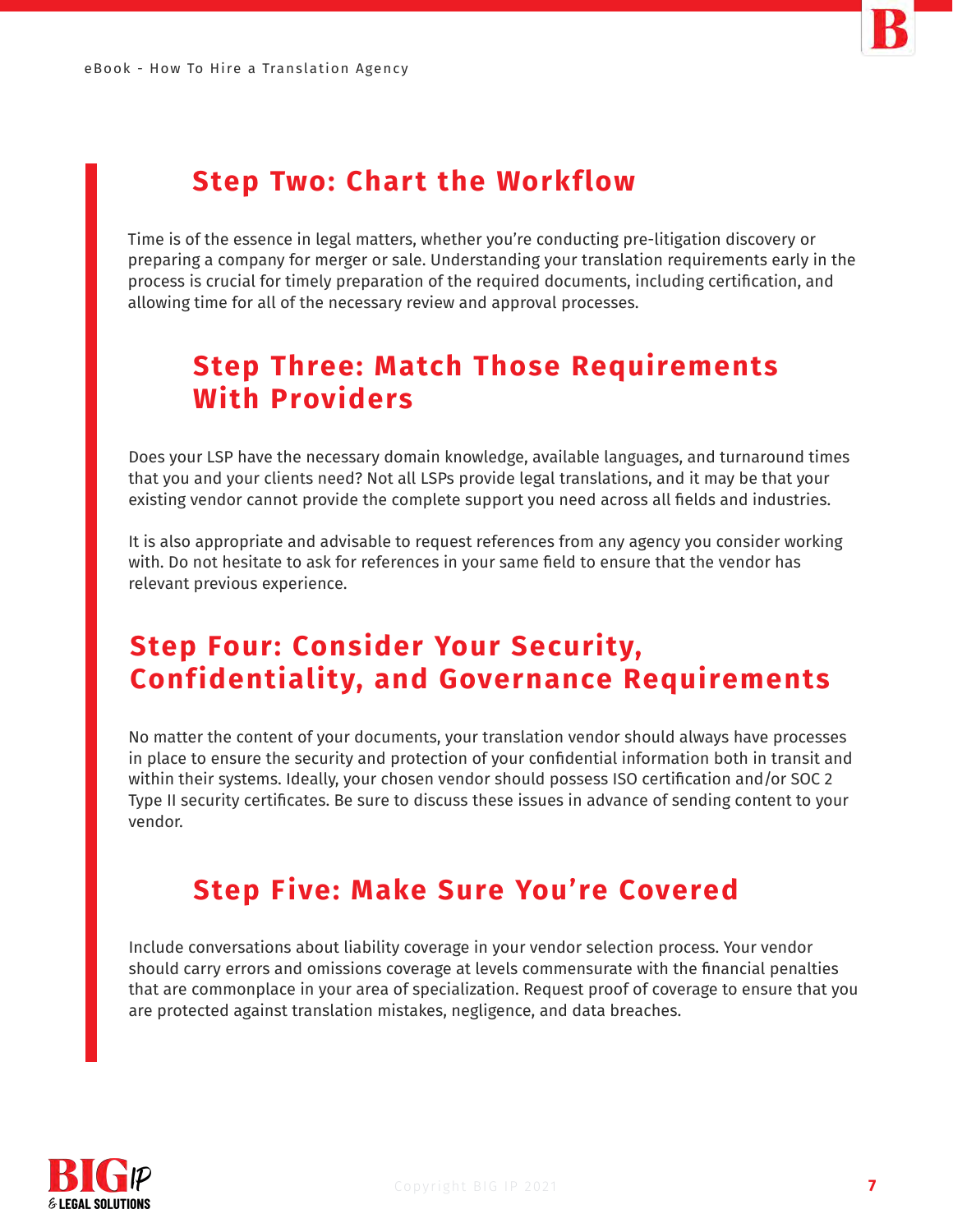

## **Step Six: Manage Costs**

No one wants to deal with hidden charges and unexpected costs. Professional LSPs will always provide you complimentary quotes that clearly detail all costs, often itemized by language. Any changes to the quoted costs should be communicated to you by your project manager for approval in advance of being added to your project total.

### **Step Seven: Run a Trial**

If time allows, run a trial translation project with the providers you are considering. This will allow you to compare costs, turnaround times, and customer service across all of your potential vendors. Most LSPs will complete small sample translations (of 500 words or less) for free, but may charge for larger trials. If your budget allows, it is best to request trial translations using at least 2,500-5,000 words of source content. This will give you the best sense of whether each vendor can meet your needs.

## **Step Eight: Extend the Partnership**

Once you have successfully completed a trial translation and selected a vendor, consider learning everything you can about the additional benefits and services your vendor offers. For example, BIG IP Language Solutions utilizes various tools that help ensure consistency within documents and across multiple related projects by capturing and cataloging frequently-used, specialized words and phrases into glossaries that can be accessed during translation. BIG IP's specialized workflows also streamline and expedite the translation process, ensuring both high quality and timely delivery of documents.

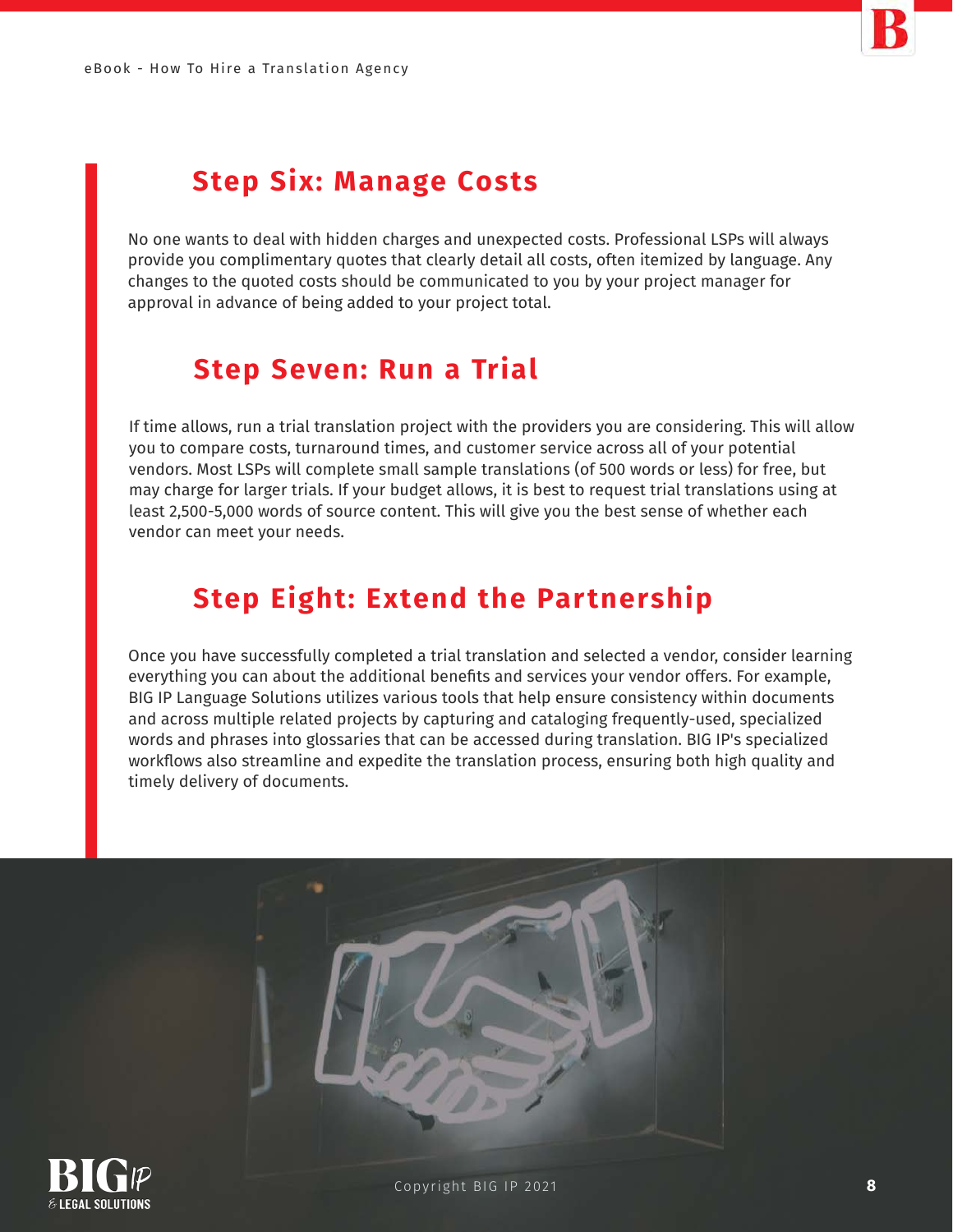

## **Why Hire a Translation Agency?**

While many businesses operate globally, the same cannot be said for the legal system that supports and controls their activities. Comprised of various national laws and cultural perspectives, the international legal system is made up of a patchwork of different legislations, regulations, and treaties, all with diverse and often inconsistent approaches to legal rules, procedures, timeframes, and costs.

For in-house legal departments and their external law firms to navigate this global legal landscape requires access to local specialists in key jurisdictions. Traditionally, in-house teams have had no choice but to build a network of external advisors to meet their ever-changing needs. Meanwhile, law firms have moved to open new offices, merge with or acquire local firms, or build up their own managed agent network through partnerships with local firms. In both of these scenarios, outsourcing legal translations to a professional translation agency offers a quicker, consistent, and more cost-conscious alternative to utilizing unqualified, unreliable resources.

## **Global Reach, Local Expertise**

BIG IP Language Solutions supports law firms and in-house legal departments in fulfilling a wide range of translation requirements across diverse practice areas. Our expertise spans a wide range of legal disciplines in over 200 languages, and guarantees you the translation support you need to successfully navigate legal matters on a global scale.

#### **Security First**

We take a 360-degree approach to the translation process, looking at the bigger picture to extend security beyond our internal platform so that all touchpoints – people, processes, and technology – are fully secure. Our entire translation approach and IT infrastructure are compliant with ISO standards 9001, 17001, and 27001 for quality, impartiality, and IT security, and we are SOC 2 Type II audited.

#### **A Trusted Methodology**

We follow a three-step quality process for every translation that we deliver. Our process ensures we deliver authoritative and accurate legal translations that support your success and help you mitigate unnecessary risk: